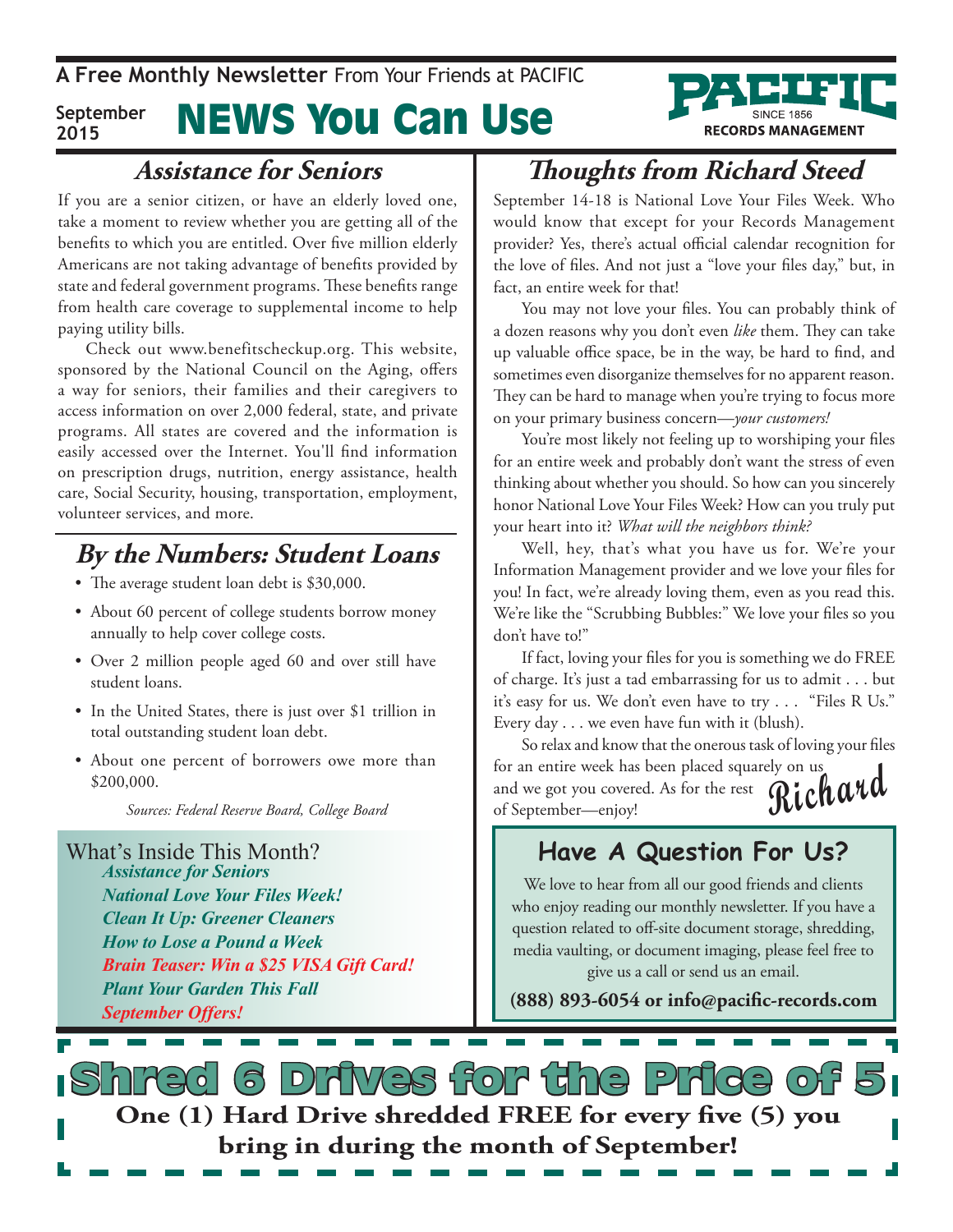## **Clean It Up: Greener Cleaners**

Loo king for a greener household cleaning product? You may need to look no further than your kitchen cabinet! Many cleaning products can be made at home. Not only are they less expensive, they are more environmentally friendly. Check out these great ideas for cleaning up around the house.



### **All Purpose Cleaner**

In place of ammonia, use ¼ cup of vinegar to one gallon of water. To clean surfaces in the bathroom, add baking soda to this solution.

### **Windows and Glass**

Use 1/2 cup vinegar diluted in one gallon warm water. To prevent streaking, don't wash your windows when they are in direct sunlight. Use crumpled newspapers to dry them.

### **Pots and Pans**

To remove burned or crusted-on foods, use 2 tablespoons baking soda and 1 quart of water. Bring solution to a boil in the pan, remove from the heat, and let stand until particles are loosened.

### **Drains**

As a preventative, pour 1/4 cup baking soda into the drain. Follow with 1/2 cup vinegar. When the fizzing subsides, pour boiling water into the drain.

### **Steam Irons and Coffee Makers**

Dilute vinegar with water and run this solution through your steam iron or coffee maker. This will remove water residue and deposits.

### **Labels or Stickers**

Soak a sponge or dishrag in warm vinegar. Cover the sticker with the wet sponge and let stand. When the sticker is saturated, it should peel off. If the sticker is not completely removed, try using nail polisher remover or rubbing alcohol. Use this method only on washable surfaces.

*"Education is not the filling of a pail, but the lighting of a fire."* 

*— William Butler Yeats*

## **Quick Tips: Home**

Many local utility companies offer a free energy audit of your home. After looking for leaks and other sources of energy waste, they can give you ideas to improve the energy efficiency of your home. They can also provide you with information about incentives and rebates you can get by replacing old appliances, adding insulation, or installing green features to your home.

### **September Holidays and Events**

1-7 Self-University Week

- 4 Bring Your Manners to Work Day
- 5 International Day of Charity
- 6-12 National Waffle Week
- 7 Labor Day
- 7-13 National Suicide Prevention Week
- 8 International Literacy Day
- 9 Wonderful Weirdos Day
- 10 World Suicide Prevention Day
- 11 Patriot Day and National Day of Remembrance
- 13 National Grandparents' Day
- 13-19 National Assisted Living Week
- 14 National Boss/Employee Exchange Day
- **14-18 National Love Your Files Week!**
- 15 International Day of Democracy
- 16 National School Backpack Awareness Day
- 17 Citizenship Day
- 17-23 Constitution Week
- 18 Constitution Day
- 18 National POW/MIA Recognition Day
- 19 Fall Astronomy Day
- 19 International Talk Like a Pirate Day
- 20-26 World Reflexology Week
- 21 International Day of Peace
- 21-27 International Week of the Deaf
- 22 American Business Women's Day
- 23-30 International Interpreters and Translators Week
- 25 World Maritime Day
- 26 Family Health and Fitness Day—USA
- 27 World Tourism Day
- 28 World Rabies Day

Hunger Action Month

- 29 International Coffee Day
- 29 National Biscotti Day
- 30 National Women's Health and Fitness Day

### **September is also . . .**

International Speak Out Month International Strategic Thinking Month International Women's Friendship Month AKC Responsible Dog Ownership Month Atrial Fibrillation Awareness Month Attention Deficit Hyperactivity Disorder Month Baby Safety Month Be Kind to Editors and Writers Month Childhood Cancer Awareness Month Eat Chicken Month Fall Hat Month Gynecologic Cancer Awareness Month Happy Cat Month Healthy Aging Month

The material contained in this newsletter is for informational purposes only and is based upon sources believed to be reliable and authoritative; however, it has not been independently verified by us. This newsletter should not be construed as offering professional advice. For guidance on a specific matter, please consult a qualified professional.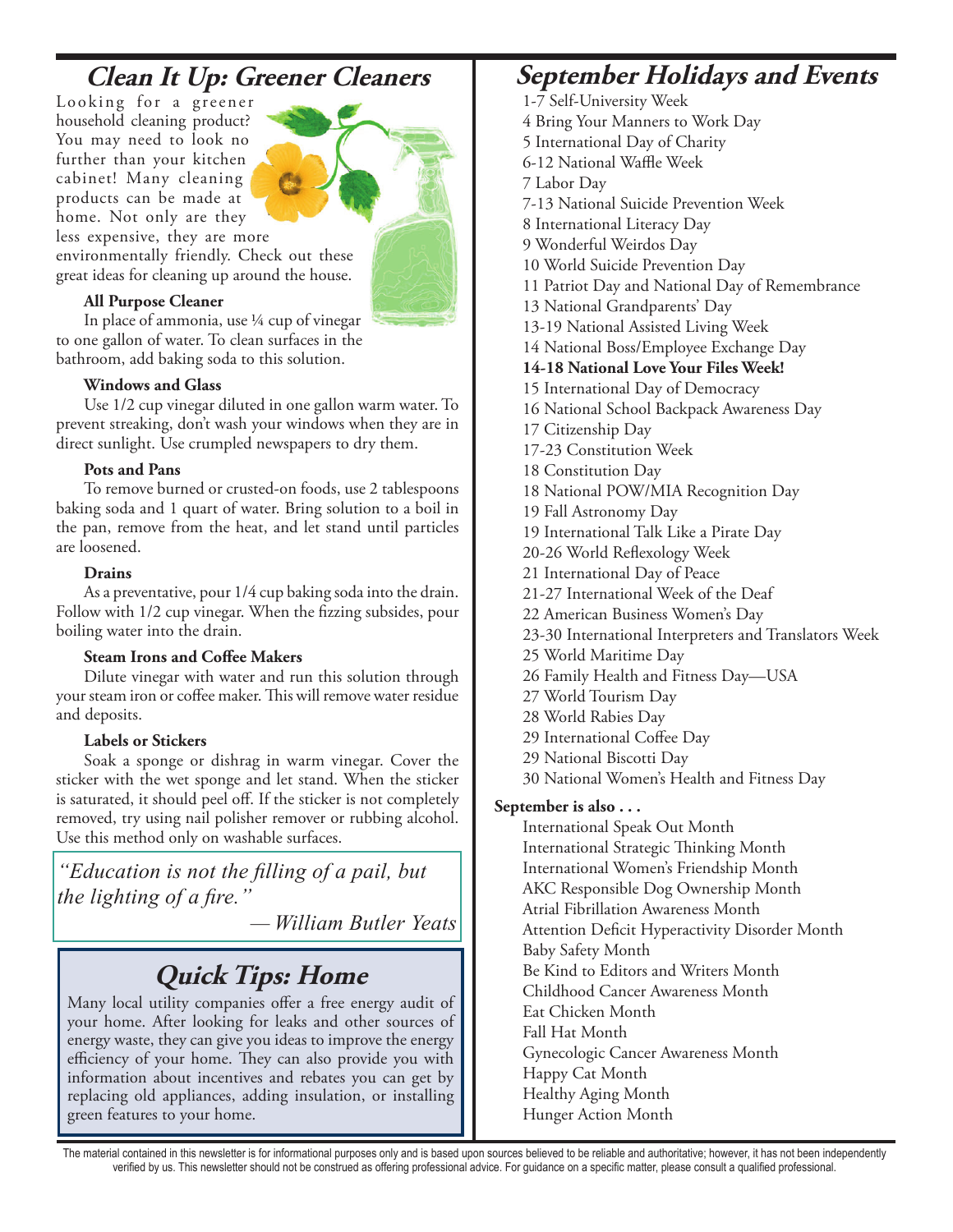# PacBlog

### **Toss, Scan, or Store?**

PacBlog is the monthly web log of Pacific Records Storage To read this month's installment, please click the title below.

### <http://pacific-records.com/toss-scan-or-store>

You may also access the PacBlog at the URL below. There you will find this month's installment along with archives of previous installments.

### **http://pacific-records.com/category/pacnews**

# **Bumpah Stickahs . . .**

- Those who discourage your dreams likely have abandoned their own.
- There is no chance unless you take one.
- If you can't be a good example, you'll just have to be a horrible warning.
- "I'm sorry" and "I apologize" mean the same thing unless you are at a funeral.
- A clear conscience is usually the sign of a bad memory.

*"Be faithful in small things because it is in them that your strength lies."* 

*— Mother Teresa*

### **Do You Want To Win A \$25 VISA Gift Card?**



Each month we'll give you a new challenge of some type. All those

who reply with a correct answer are eligible to win. At the end of the month we'll draw a lucky name.

Here is this month's challenge: What's green and smells like blue paint? **Last Month's Answer to:** *Where does a penguin keep its money ?* **"The Snow Bank"**

**Last month's Winner:**

**Diana Milla**

Email your answer to **info@pacific-records.com Buckingham Property Management**

## **September Service Awards**

Celebrating Pacific Employee Anniversaries

**7 years** David Meza

# **Quick Tips: Safety**

Riding the bus can save you money. To be safe on this public transportation, practice awareness when getting on and off the bus. Wait at a bus stop that is well-lit and has lots of traffic and people around if possible. Sit near the front of the bus so you are closer to the driver. When exiting a bus, be aware of those exiting at the same time. Travel immediately to a safe spot and continue to your destination.

# **Quick Tips: Green Living**

Did you know that you can recycle your running shoes? Nike offers a program that takes old, worn-out athletic shoes and turns them into a product called Nike Grind. This material is used to create courts, tracks, fields, and playgrounds. To participate, simply take your old shoes to any Reuse-A-Shoe collection drop-off, located at most U.S. Nike and Converse retail stores. For more information, visit NikeReuseAShoe.com.



"We have a VP of Records Management, but we don't know who it is because nobody can locate the file."

# 3 months FREE secure Destruction service

*Get 3 months of free Secure Destruction service when you sign up for a new Secure Destruction account with a one-year agreement. Just mention this coupon! Email info@pacific-records.com for more information.*